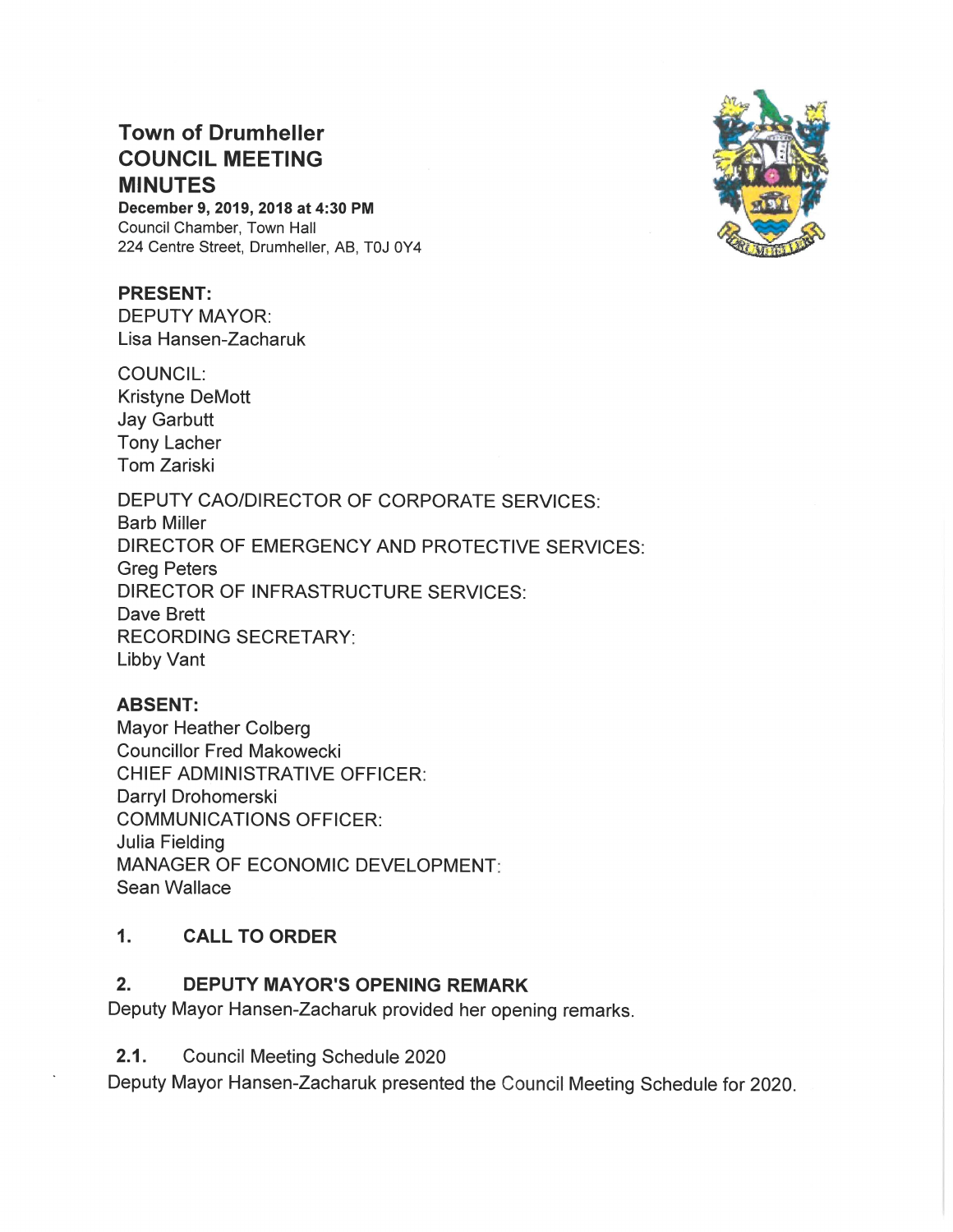Regular Council Meeting Minutes December 9, 2019

### **2.2.** Notice of Special Council Meeting on December 16, 2019

Deputy Mayor Hansen-Zacharuk provided Notice of a Special Council Meeting to be held on December 16, 2019, immediately following the Council Committee Meeting on that date.

### 3. ADOPTION OF AGENDA

Deputy Mayor Hansen-Zacharuk advised that item 6.2.4 on the agenda would be dealt with directly following the conclusion of item 6.1.1.

M2019.329 Zariski, Garbutt moved that the agenda be adopted as amended. Carried unanimously.

### '24 4. MINUTES

### 4.1. ADOPTION OF REGULAR COUNCIL MEETING MINUTES

4.1.1. Minutes of Regular Council Meeting of November 25, 2019

M2019.330 Lacher, Garbutt moved to adopt the minutes of the Regular Council Meeting of November 25, 2019.

Carried unanimously.

### 4.2. MINUTES OF MEETING PRESENTED FOR INFORMATON

- 4.2.1. Municipal Planning Commission Minutes of November 7, 2019
- 4.2.2. Municipal Planning Commission Meeting Minutes of November 21, 2019

### 4.3. BUSINESS ARISING FROM THE MINUTES

### 5. DELEGATIONS

5.1. Community Dementia Day Program - Amanda Panisiak, Big Country Primary Care Network

Amanda Panisiak of Big Country Primary Care Network provided her presentation on b the Community Dementia Day Program pilot. The number one goal of this program was for the participants to make new friends; the core components were socialization, engagement and physical movement. A. Panisiak requested a letter of support from the Town for this program as she presents the formal evaluation for the Community Dementia Day Program to the management of Alberta Health Services on January 13, 2020. She advised that this program relies heavily on the support of Alberta Health Services in order to continue to be able to staff the program. Deputy Mayor Hansen-Zacharuk advised that the Town would be pleased to provided a letter of support as requested.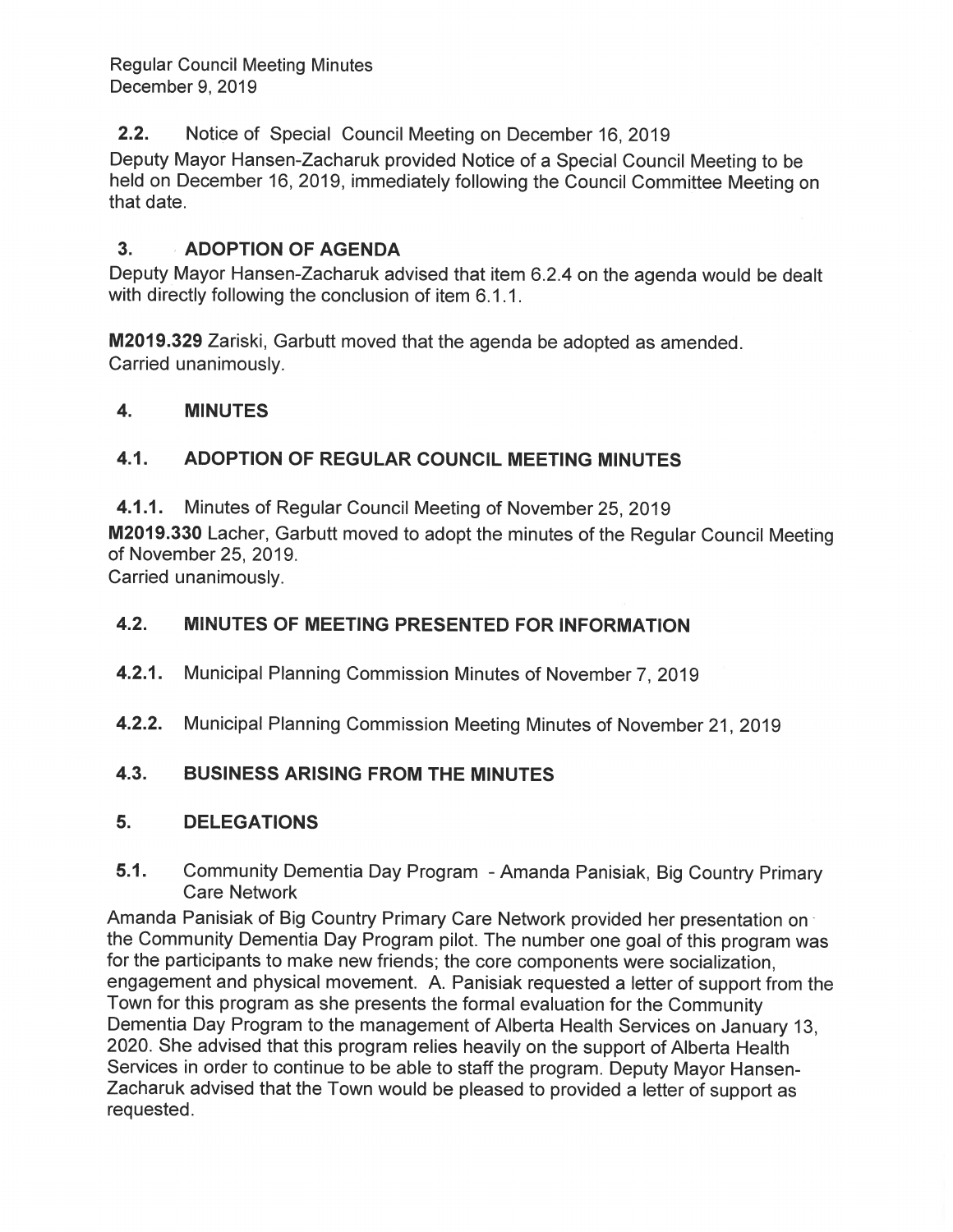#### 6. **REQUEST FOR DECISION REPORTS**

#### $6.1.$ **CAO**

6.1.1. Request for Decision - 911 Fire Dispatch Services Agreement with City of **Red Deer** 

G. Peters provided his Request for Decision for the 911 Fire Dispatch Services Agreement with City of Red Deer which expires on December 31, 2019. Discussion took place on the potential for providing the address of public parks, recreation sites and local attractions to the 911 dispatchers to assist in call response times. In response to a question from Council, G. Peters advised that he will provide Council with further information on the cost for other centres that provide similar services, what the cost per call would be and whether the rates could be bargained. In response to a question from Councillor Garbutt, G. Peters advised that he believed that the Town will receive good value with the proposed agreement.

M2019.331 Garbutt, Zariski moved that Council authorize the Chief Administrative Officer to enter into an agreement with the City of Red Deer for the provision of Fire Dispatch Services for January 1, 2020 to December 31, 2025 with the option for extensions if mutually agreed upon. Carried unanimously.

#### $6.2.$ **DEPUTY CAO / DIRECTOR OF CORPORATE SERVICES**

6.2.1. Request for Decision - Prepayment of Taxes to Repeal Bylaw 19.16 B. Miller presented her Request for Decision to repeal Bylaw 19.16 Prepayment of Taxes, which offers rate payers a discount if they pay their property taxes in January or February. She advised that the number of people using this discount has decreased significantly over the past two decades and the costs associated with it were over \$3,000.00 in 2019. She further advised that given the constraints of our budget. Administration is looking at every possible expenditure reduction, such as this one.

M2019.333 Lacher, DeMott moved to repeal Bylaw 19.16 known as Prepayment of Taxes Bylaw.

Carried unanimously.

6.2.2. Utility Rate Bylaw 18.19 to Repeal Bylaw 21.18 - First Reading B. Miller presented the Utility Rate Bylaw 18.19 to establish the 2020 utility rates which would repeal Bylaw 21.18 for first reading.

M2019.334 Lacher, DeMott moved first reading of Bylaw 18.19 Utility Rate to repeal Bylaw 21.18. Carried unanimously.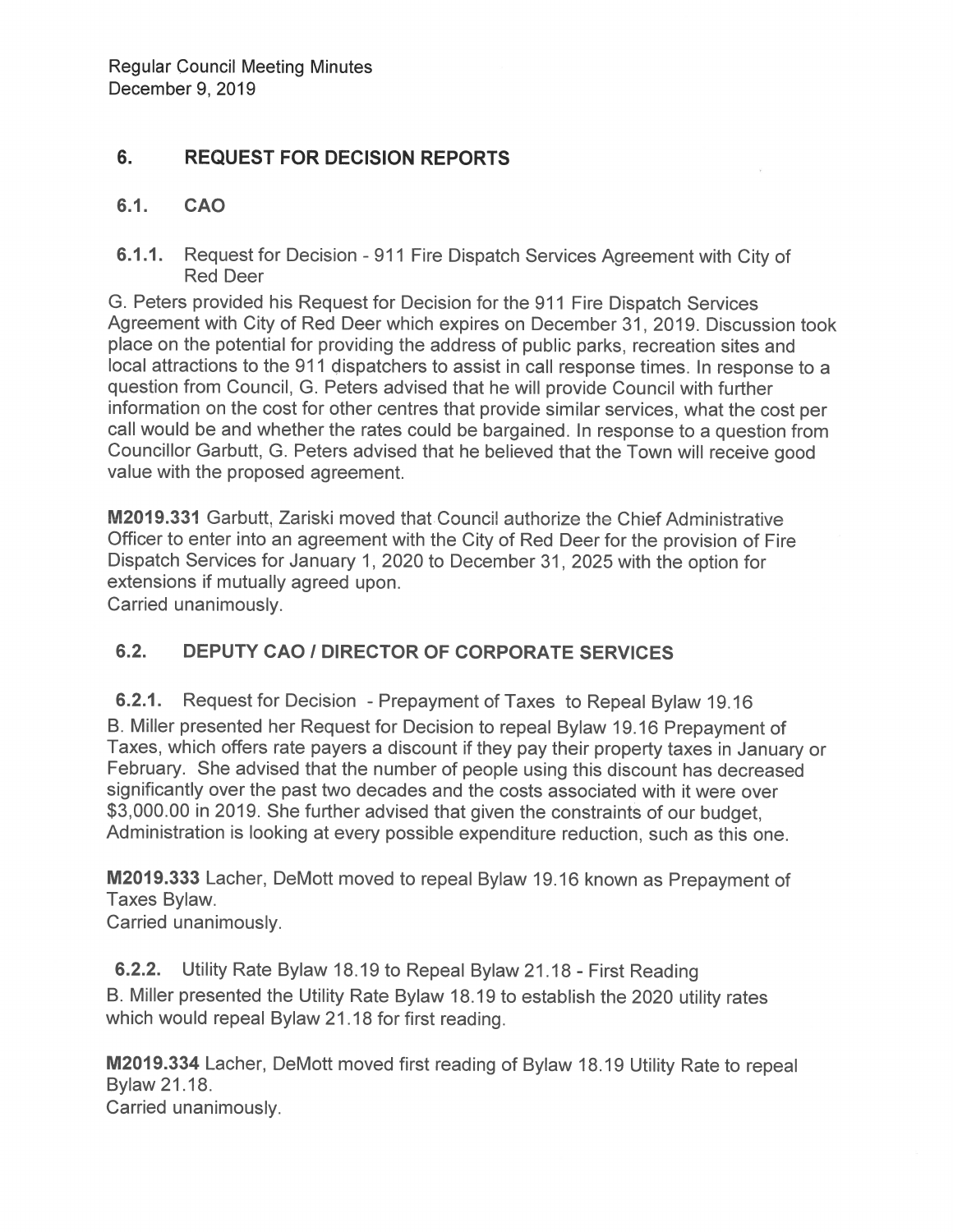# 6.2.3. Presentation of 2020 Utility Budget

B. Miller presented the 2020 Utility Budget to Council and advised that this budget will be brought forward for adoption at the December 16, 2019 Special Council Meeting. Discussion took place on expenditures for advertising for job postings, the East Coulee Lift Station and hydrant flushing. D. Brett advised that he, in cooperation with the new Utilities Manager, will provide a report to Council regarding hydrant flushing.

# 6.2.4. Presentation of 2020 Service Fees Schedule

B. Miller presented the 2020 Service Fees Schedule and advised that this schedule will be will be brought forward for adoption on December 16, 2019. Discussion took place on cemetery fees and engraving costs, the fee structure for file review, recreation user fees and pet licenses. Councillor Garbutt requested that D. Goldthorpe be present for the December 16 meeting to further discuss recreation user fees. Deputy Mayor Hansen-Zacharuk requested that G. Peters provide further information on how many pet licenses are purchased for altered vs. unaltered animals.

#### $6.3.$ CHIEF RESILIENCY AND FLOOD MITIGATION OFFICER

Request for Decision - Award for Flood Mitigation Land Assembly 2019-2024  $6.3.1.$ **Request for Proposal** 

Bob Jenkins presented the Request for Decision for the Award for Flood Mitigation Land Assembly 2019-2024 Request for Proposal. He advised that he presented this RFD to ensure that there is no conflict of interest on this award. He further advised that the proponent ratings were summarized in the RFD, and one advantage that Scott Land and Lease had over the other proponents was a good knowledge of the valley as well as their overall cost. In response to a question from Council, B. Jenkins clarified that he is employed by the Darwin Durnie Consulting Corporation. He advised that the award for flood mitigation land assembly would encompass work such as the identification of properties that may be affected by flood mapping, required rights of way or easements, and negotiation with landowners, be they privately owned, indigenous lands, government or railway owned property. Councillor Zariski asked if B. Jenkins could provide a timeline for physical work to commence. B. Jenkins responded that at this point he could not provide a timeline, as the federal funding for this work will not be provided up front, so it will be a matter of juggling work against cash flow.

# M2019.332 Zariski, Lacher moved:

- 1. That the Council of the Town of Drumheller award the Land Services contract for the Drumheller Flood Mitigation and Climate Change Adaptation system initiative to Scott Land and Lease Ltd. effective December 11, 2019 to December 31, 2024, with the provision of a 2-year extension.
- 2. That Council authorize an initial appropriation of \$1,200,000.00 for the contracted land services and a further \$ 150,000.00 for advertisement and public engagement for the DRM Program.

Carried unanimously.